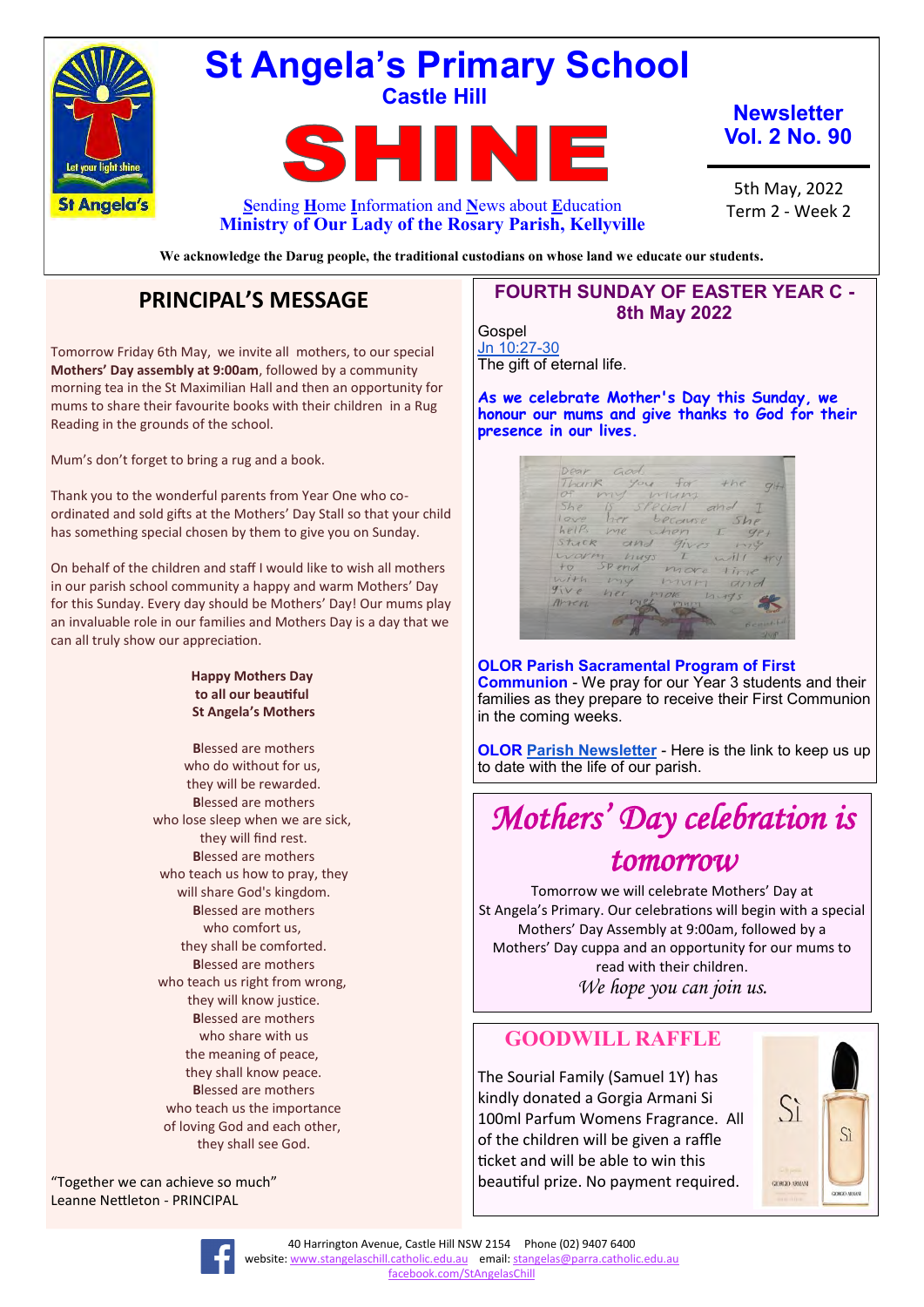

**5th May:** Lucia Mittiga Isla Paulynn Colet

**6th May:**  Victoria Sidikum

**7th May:** Milla Netrayana Zavier Stornelli Zoe Davie

> **8th May:** Rusty Smith

# **NAPLAN**

**9th May:** Harper Pickles Victor Demartini

**Happy birthday to members of our St Angela's community who are celebrating their birthday this coming week**

> **10th May:** Evelyn Sun Vienna Sosa Mary Michelle Younes Hamish Geoghegan Kirealea Crowe

Next week Year 3 and Year 5 students will sit the NAPLAN tests. The NAPLAN Online assessment window starts on Tuesday 10th May and finishes on Friday 20th May 2022. Students who are absent when their class participates in the tests can sit catch-up tests later in the test window.

| <b>Date</b>                                                                                                                                                                                            | <b>Test order</b>                                                                                                       | <b>Duration</b>                                | <b>Test</b><br><b>Description</b>                                                                                                                                                                                           |
|--------------------------------------------------------------------------------------------------------------------------------------------------------------------------------------------------------|-------------------------------------------------------------------------------------------------------------------------|------------------------------------------------|-----------------------------------------------------------------------------------------------------------------------------------------------------------------------------------------------------------------------------|
| Tuesday<br>10th May                                                                                                                                                                                    | Writing<br>Year $3$<br>students do a<br>paper based<br>writing test (on<br>day $1$ only)<br>Year 5 to start<br>on day 1 | Year 3:<br>40 minutes<br>Year 5:<br>45 minutes | Students are<br>provided with a<br>'writing<br>stimulus' (someti<br>mes called a<br>'prompt' – an<br>idea or topic) and<br>asked to write a<br>response in a<br>particular genre<br>(narrative or<br>persuasive<br>writing) |
| Tuesday<br>Reading<br>10th May<br>The writing test<br>takes priority<br>over any<br>rescheduled<br>reading tests<br>from day 1.<br>To be<br>completed<br>before the<br>conventions of<br>language test |                                                                                                                         | Year 3:<br>45 minutes<br>Year 5:<br>50 minutes | Students read a<br>range of<br>informative,<br>imaginative and<br>persuasive texts<br>and then answer<br>related questions                                                                                                  |
| Wednesday<br>Conventions of<br>11th May<br>language<br>To be<br>completed after<br>the reading test                                                                                                    |                                                                                                                         | Year 3:<br>45 minutes<br>Year 5:<br>45 minutes | This test<br>assesses<br>spelling,<br>grammar and<br>punctuation                                                                                                                                                            |
| <b>Thursday</b><br>Numeracy<br>To be<br>12th May<br>completed after<br>the<br>conventions of<br>language test                                                                                          |                                                                                                                         | Year 3:<br>45 minutes<br>Year 5:<br>50 minutes | This test<br>assesses<br>number and<br>algebra,<br>measurement<br>and geometry,<br>and statistics and<br>probability                                                                                                        |

**COVID SAFE PROTOCOLS**

All students, families and staff are requested to follow NSW Health's advice to reduce the risk of not only transmitting COVID-19, but also other illnesses that may affect schools this winter such as the flu. Therefore we ask that students, staff and family members who visit the school

#### **Parents are required to:**

- inform the school if their child tests COVID positive and keep the child at home in isolation for the required 7 days.
- inform the school if their child is a close household contact, administer a RAT daily before the child attends school and keep the child home if they are unwell or symptomatic

Thank you for all that you do to support the health of students and staff.

#### **Children's Work Books Coming Home**

Next week the children will be bringing home their books, work folders etc. in the Key Learning Areas of **Religious Education** and **Mathematics**.

In your child's **Religious Education** books, please take the time to look through, discuss and enjoy the work and responses your child has completed, that relate to the Units of Work set out in Diocesan Syllabus, Sharing Our Story. Please remember that not all work undertaken in this Key Learning Area is recorded in workbooks. Prayer, role plays, research reading, listening to God's word etc. also play an important part in the children's learning. You may like to discuss your child's everyday faith experiences.

Also coming home will be your child's **Mathematics** books. Please note that not all mathematical thinking is recorded in workbooks. Children undertake a great deal of mental computation, reasoning and problem solving. They are also often required to articulate their thinking in a group.

We encourage you to write a comment to your child in their book after their last piece of work. Children really do treasure your comments and it allows us to see that the book did indeed leave the school bag and that you have taken the time to walk through it with your child. Additionally, we ask that the books be returned promptly the next school day so that your child can continue their written work in the appropriate book.

This year the children will be using a sticky note in their books to indicate a piece of work that they would like to share with you. In next week's newsletter we will explain how you can use the sticky note to engage with your child.



*Congratulations to the Schenke family on the arrival of Caleb, a brother for Jude (1G)*

\* \* \* \* \* \* \* \* \* \* \*

*Welcome to St Angela's School Community*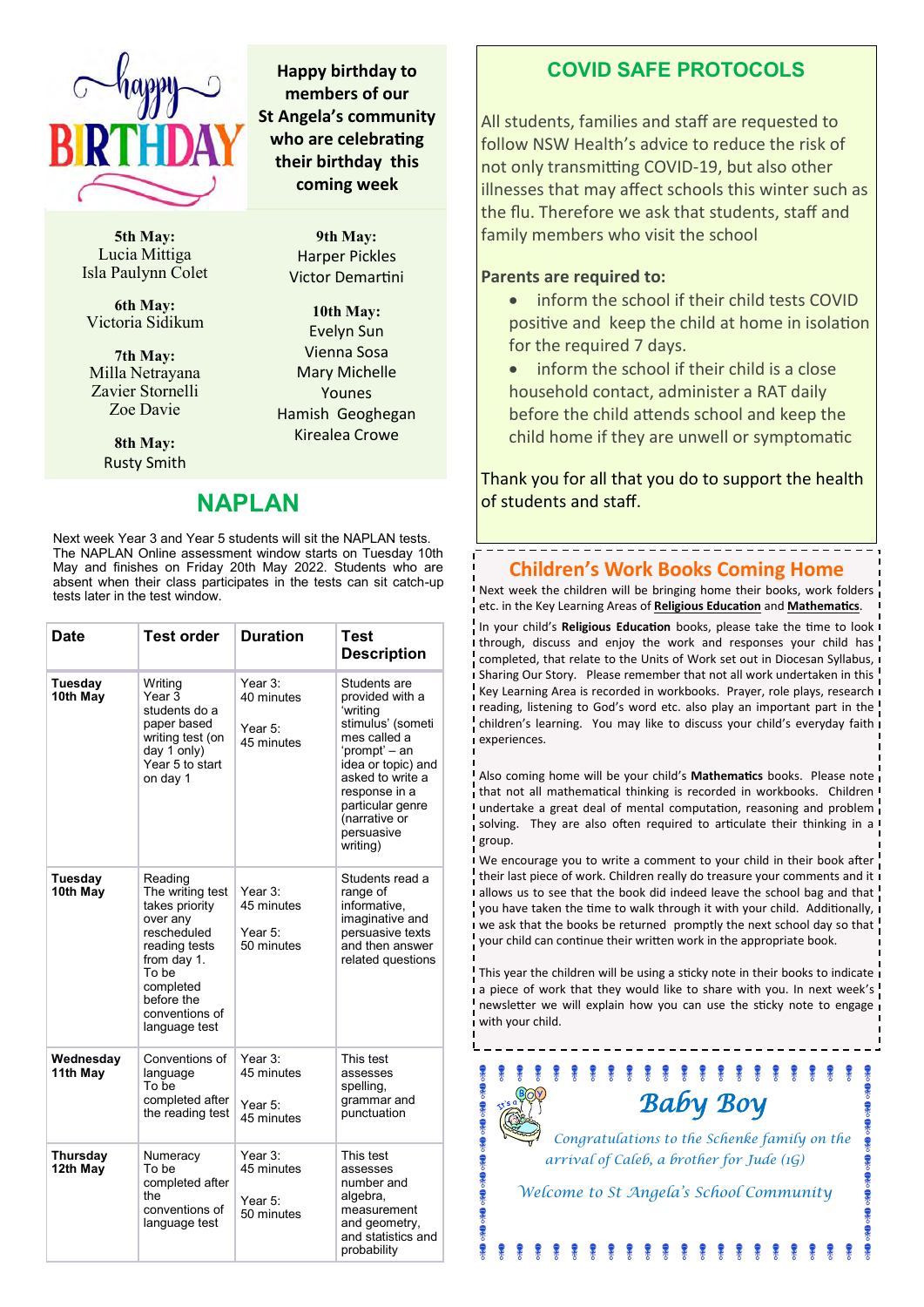## **Year 4 Excursion to Cockatoo Island—Best Day Ever!**

On a foggy Friday we had an adventure we would never forget! Have you ever been to Cockatoo Island? If not go now! Year 4 went and we had an amazing time. When we were there we looked at how the convicts, guards and soldiers slept. We found out how the convicts were treated. We learned a lot about how the convicts lived. One of the best bits was going on the ferries and seeing the beautiful harbour. It was the funnest day we could ever imagine!

By Sophie Kenny and Piero Colosimo



\*\*\*\*\*\*\*\*\*\*\*\*\*\*\*\*

## Star Spot

Congratulations!

On Saturday 30 April, Liam Nicholls won double gold at the Sydney Grappling Industries round robin tournament for Jiu Jitsu.



## **2022 Diocesan Cross Country**

Congratulations to the St Angela's Cross Country Team who competed on Tuesday 3rd May at the Parramatta Diocesan Cross Country at Eastern Creek MotorSport Track. It was an absolutely glorious day and our students were shining on and off the track.

#### Congratulations to:

*Jamie Hochstetter, Liam Kennedy, Dean Alcock, Marcus Eltakchi, Lachlan Kelly, Thomas Morin, Jamie Morr, Ray Zhang, Mason Stopps, Sebastian Brook, Ronan Phung, Sebastian Dinsdale, Massimo Muscardo, Jonah West, Finnegan Brook, Finn Wheatley, Lincoln Brown, Seamus Burden, Aidan Cabezas, Mason Kelly, Max Lukjanenko, Marcus Ma, Hamish Geoghegan, Kem Young, Angelique Bonasin, Maisie Brown, Chloe Eltakchi, Catalina Fam, Sienna Fernandes, Alexis Foxe, Elly Gohil-Bozic, Annelise Guirreri, Eloise Hansell, Sophie Kenny, Antonia Khoudair, Mateja Knevitt, Simone Laird, Sienna Mearns, Dayna Mills, Ava Mogan, Willow Neeld, Annabelle Reisin, Amelia Rowlandson, Charlotte Rowlandson, Olivia Scanlon, Cassidy Southwood, Saraya Wilson and Daniela Zeiter.* 

Our St Angela's competitors should be very proud of themselves and all their achievements in making it thus far.

**Sebastian Brook** is to be congratulated on being selected to represent Parramatta Diocese at the MacKillop Trials which are to be held at Eastern Creek on June 7th. He placed 7th on the day and had an exceptional time of 8 minutes 48 seconds in his race. Well done!

Many of our students came under 30th place in their races out of over 120 students. Some students beat their place from last year! Sensational!

Thank you to Mr and Mrs Kenny, Mrs Mearns, Mrs West, Mrs Ramirez and Mrs Lukajenko who gave up their precious time to be parent volunteers on the track. I heard the St Angela's drink station performed like a well oiled machine!! You guys Rock!

Mrs Zammut and Mrs Williams did a fabulous job ensuring all our students were kept safe throughout the day and made it to their race on time. Thank you!

A special thank you to our very own Mrs Wilson who walked the track with the 3km students. Her expert advice on running the track helped our students immensely!

To the parents and guardians, thank you for your constant support of the children as individuals and as a team and for your ready assistance during the day.

Finally, thank you to the students for doing your personal best and being such amazing representatives of St Angela's.

\_\_\_\_\_\_\_\_\_\_\_\_\_\_\_\_\_\_\_\_\_\_\_\_\_\_\_\_\_\_\_\_\_\_\_\_\_\_\_\_\_\_\_\_\_\_\_\_\_\_\_\_\_\_

#### **Gala Days**

Gala Days will be returning this term in the Diocese, in particular Soccer will be held this term for Stage 3 Girls, Stage 3 Boys and Stage 2 Boys and Girls. Gala Days are an opportunity for students to be involved in a team sport and represent St Angela's in our diocese at a competitive level. Please keep an eye out in the upcoming weeks for information on trials.